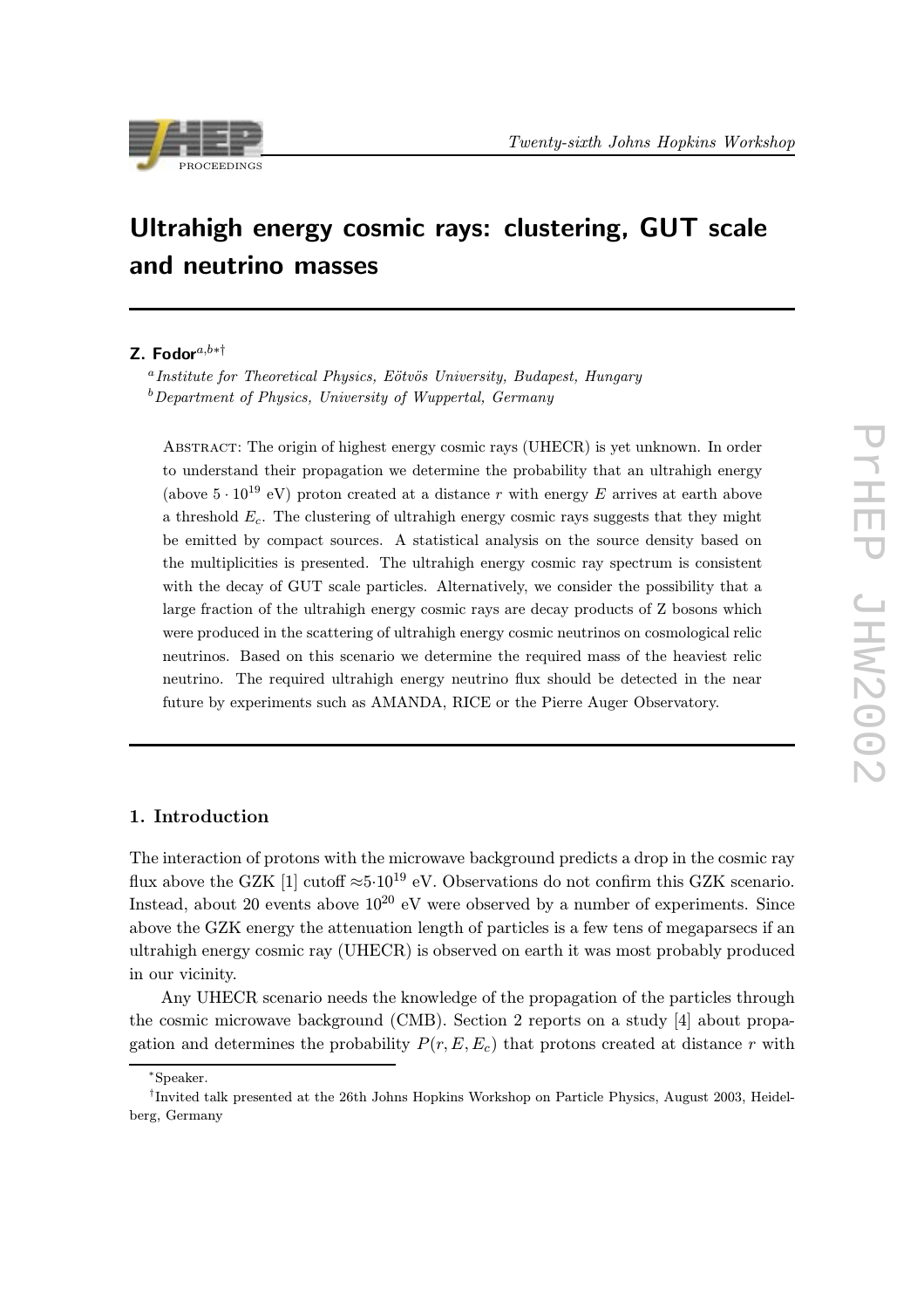energy  $E$  reach earth above a threshold  $E_c$ . Using this P one can give the observed spectrum by one numerical integration for any injection spectrum.

It is an interesting phenomenon that the UHECR events are clustered. Usually it is assumed that at these high energies the galactic and extragalactic magnetic fields do not affect the orbit of the cosmic rays, thus they should point back to their origin within a few degrees. In contrast to the low energy cosmic rays one can use UHECRs for point-source search astronomy. Recently, a statistical analysis [2] based on the multiplicities of the clustered events estimated the source density. In Section 3 we we review our extention [4] on the above analysis. Our analytical approach gives the event clustering probabilities for any space, intensity and energy distribution of the sources by using a single additional propagation function  $P(r, E; E_c)$ .

In Section 4 we review our work [5] on the scenario that the UHECRs are coming from decaying superheavy particles (SP) and on the determination of their masses  $m<sub>X</sub>$  by an analysis of the observed UHECR spectrum. Interestingly enough  $m<sub>X</sub>$  is compatible with the GUT scale.

The existence of a background gas of free relic neutrinos is predicted by cosmology. Ultrahigh energy neutrinos (UHE $\nu$ ) scatter on relic neutrinos (R $\nu$ ) producing Z bosons, which can decay hadronically (Z-burst) [3]. In Section 5 we summarize our comparison of the predicted proton spectrum with observations and review the determination of the mass of the heaviest  $R\nu$  via a maximum likelihood analysis.

The details of the presented results and a more complete reference list can be found in [4–6].

# 2. Propagation of UHECR protons

Using pion production as the dominant effect of energy loss for protons at energies  $>10^{19}$  eV, ref. [7] calculated  $P(r, E, E_c)$  for three threshold energies. We extended [4] the results of [7]. The inelasticity of Bethe-Heitler pair production is small ( $\approx 10^{-3}$ ), thus we used a continuous energy loss approximation for this process. The inelasticity of pion-photoproduction is larger ( $\approx 0.2-0.5$ ) in the energy range of interest, thus there are only a few tens of such interactions during the propagation. Due to the Poisson statistics and the spread of the inelasticity, we will see a spread in the energy spectrum even if the injected spectrum is mono-energetic.

In our simulation protons are propagated in small steps (10 kpc), and after each step the energy losses due to pair production, pion production and the adiabatic expansion are calculated. During the simulation we keep track of the current energy of the proton and its total displacement. We used the following type of parametrization  $P(r, E, E_c)$  $\exp\left[-a\cdot(r/1 \text{ Mpc})^b\right]$ . Fig. 1 shows  $a(E/E_c)$  and  $b(E/E_c)$  for a range of three orders of magnitude and for five different  $E_c$ . Just using the functions of  $a(E/E_c)$  and  $b(E/E_c)$ , thus a parametrization of  $P(r, E, E_c)$ , one can obtain the observed energy spectrum for any injection spectrum with[ou](#page-3-0)t additional Monte-Carlo simulation.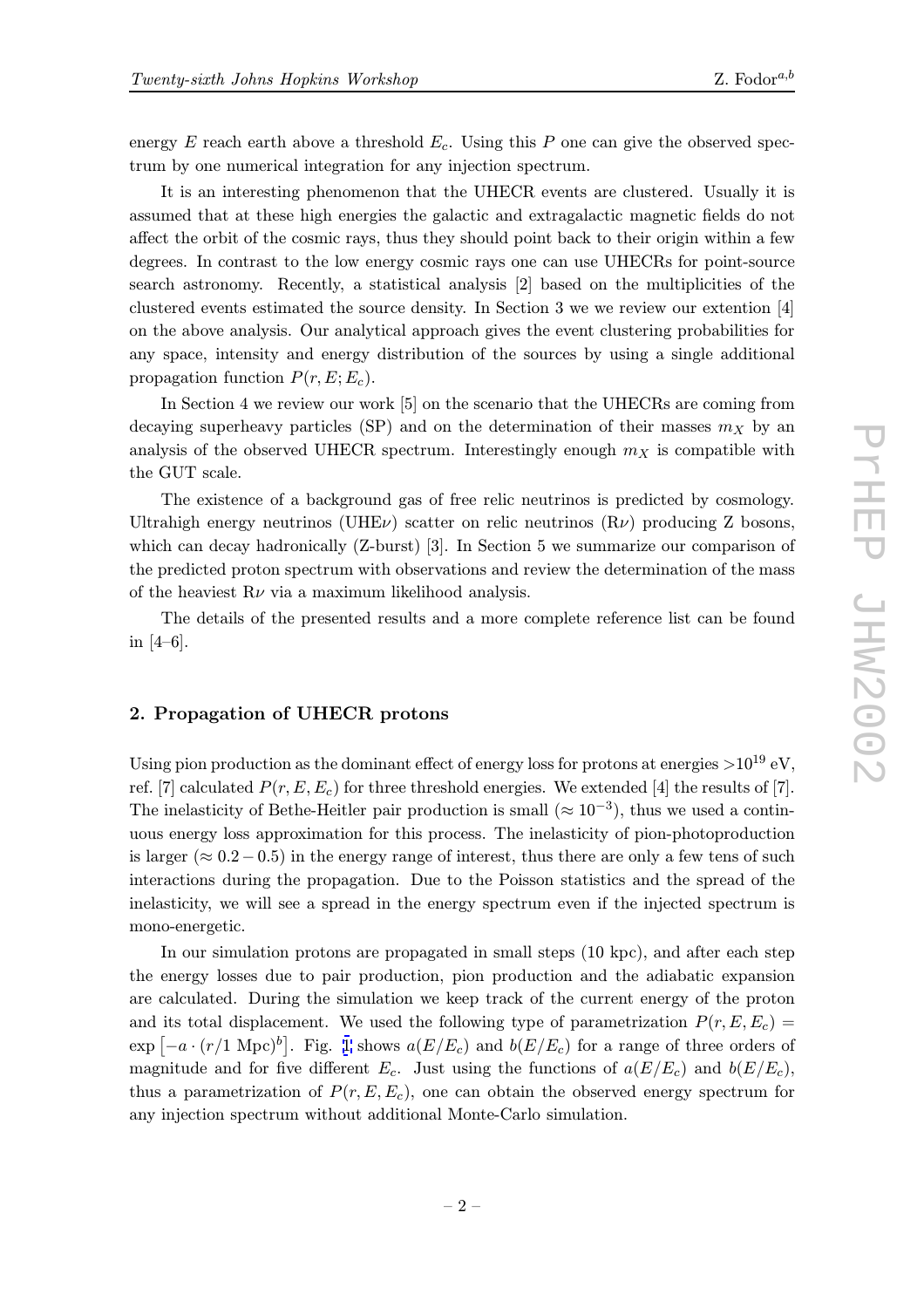Since  $P(r, E_p; E)$  is of universal usage, we have decided to make the latest numerical data for the probability distribution  $(-)\partial P(r, E_p; E)/\partial E$  available for the public via the World-Wide-Web URL

### http://www.desy.de/ $\tilde{\ }$ uhecr.

The propagation function can be similarly determined for photons [6], though the necessary CPU power is approximately 300 times more than for protons. Therefore, we used the stochastic method to test a few cases. Usually the continuous energy loss approximation was used. In this approximation, the energy (and number) of the detected photons is a unique function of the initial energy and distance, and statistical fluctuations are neglected. The processes that are taken into account are pair production on the diffuse extragalactic photon background, double pair production and inverse Compton scattering of the produced pairs. The energy attenuation length of the photons due to these processes is strongly influenced by the poorely known universal radio and infrared backgrounds. These uncertainties influences some of our results.

A full simulation of the photon propagation function with all the statistical fluctuations will be the subject of a later work.

### 3. Density of sources

The arrival directions of the UHECRs measured by experiments show some peculiar clustering: some events are grouped within  $\sim 3^{\circ}$ , the typical angular resolution of an experiment. Above  $4 \cdot 10^{19}$  eV 92 cosmic ray events were detected, including 7 doublets and 2 triplets. Above  $10^{20}$  eV, one doublet out of 14 events were found [8]. The chance probability of such a clustering from uniform distribution is rather small  $[8, 9]$ .

The clustered features of the events initiated an interesting statistical analysis assuming compact UHECR sources [2]. The authors found a large number,  $\sim$  400 for the number of sources within the GZK sphere. We generalize their analysis [4]. The most probable value for the source density is really large; however, the statistical significance of this result is rather weak.

The number of UHECRs emitted by a source of luminosity  $\lambda$  during a period T follows the Poisson distribution. However, not all emitted UHECRs will be detected. They might loose their energy during propagation or can simply go to the wrong direction. For UHE-CRs the energy loss is dominated by the pion production in interaction with the cosmic microwave background radiation. It can be taken into account with the help of the above mentioned probability function  $P(r, E, E_c)$ .

The features of the Poisson distribution enforce us to take into account the fact that the sky is not isotropically observed.

The probability of detecting k events from a source at distance r with energy  $E$  can be obtained by simply including the factor  $P(r, E, E_c) \frac{A\eta}{4\pi r^2}$  in the Poisson distribution:

$$
p_k(\mathbf{x}, E, j) = \frac{\exp\left[-P(r, E, E_c)\eta j/r^2\right]}{k!} \times \left[P(r, E, E_c)\eta j/r^2\right]^k, \tag{3.1}
$$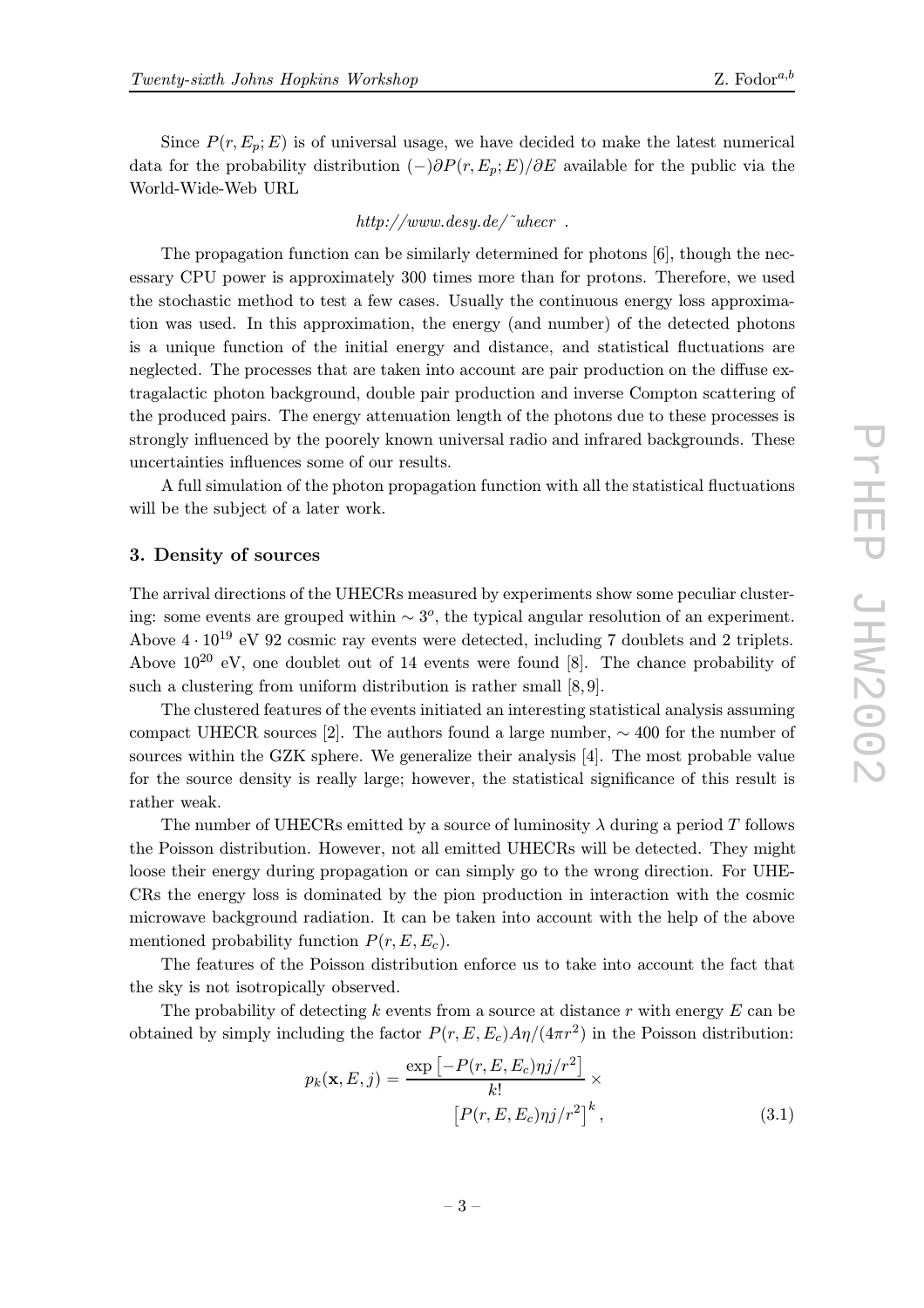<span id="page-3-0"></span>

**Figure 1:** The parametrization of  $P(r, E, E_c)$  (see Ref. [4]).

where we introduced  $j = \lambda T A/(4\pi)$  and  $A\eta/(4\pi r^2)$ , which is the probability that an emitted UHECR points to a detector of area A. The factor  $\eta$  represents the visibility of the source, which was determined by spherical astronomy. We denote the space, energy and luminosity distributions of the sources by  $\rho(\mathbf{x})$ ,  $c(E)$  and  $h(j)$ , respectively. The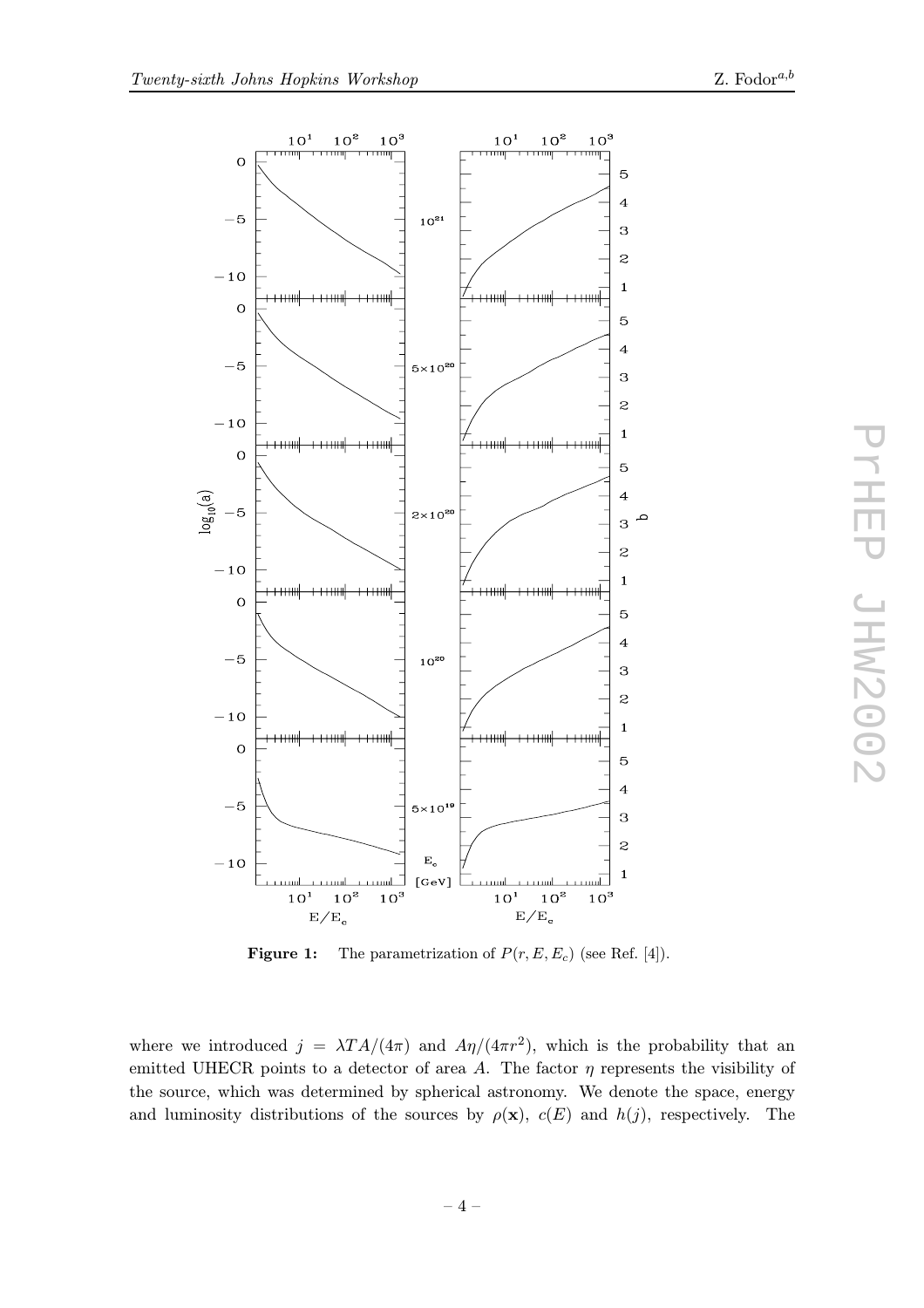probability of detecting  $k$  events above the threshold  $E_c$  from a single source randomly positioned within a sphere of radius  $R$  is

$$
P_k = \int_{S_R} dV \, \rho(\mathbf{x}) \int_{E_c}^{\infty} dE \, c(E) \int_0^{\infty} dj \, h(j) \times \frac{\exp\left[-P(r, E, E_c)\eta j/r^2\right]}{k!} \left[P(r, E, E_c)\eta j/r^2\right]^k.
$$
 (3.2)

Denote the total number of sources within the sphere of sufficiently large radius (e.g. several times the GZK radius) by  $N$  and the number of sources that gave  $k$  detected events by  $N_k$ . Clearly,  $N = \sum_{i=0}^{\infty} N_i$  and the total number of detected events is  $N_e = \sum_{i=0}^{\infty} i N_i$ . The probability that for N sources the number of different detected multiplets are  $N_k$  is:

$$
P(N, \{N_k\}) = N! \prod_{k=0}^{\infty} \frac{1}{N_k!} P_k^{N_k}.
$$
\n(3.3)

For a given set of unclustered and clustered events  $(N_1 \text{ and } N_2, N_3,...)$  inverting the  $P(N, \{N_k\})$  distribution function gives the most probable value for the number

Note, that  $P_k$  and then  $P(N, \{N_k\})$  are easily determined by a well behaved fourdimensional numerical integration for any  $c(E)$ ,  $h(j)$  and  $\rho(r)$  distribution functions. In order to illustrate the uncertainties and sensitivities of the results we used a few different choices for these distribution functions.

For  $c(E)$  we studied three possibilities. The most straightforward choice is the extrapolation of the 'conventional high energy component'  $\propto E^{-2}$ . Another possibility is to use a stronger fall-off of the spectrum at energies just below the GZK cutoff, e.g.  $\propto E^{-3}$ . The third possibility is to assume that UHECRs are some decay products of metastable superheavy particles  $[10-17]$  or topological defects  $[18]$ . The superheavy particles decay into quarks and gluons which initiate multi-hadron cascades through gluon bremstrahlung [19–24].

In the recent analysis [2] the authors have shown that for a fixed set of multiplets the minimal density of sources can be obtained by assuming a delta-function distribution for  $h(j)$ . We studied both this limiting luminosity,  $h(j) = \delta(j - j_*)$ , and a more realistic one with Schechter's luminosity function, which can be given as:  $h(j)dj = h$ .  $(j/j_*)^{-1.25}$  exp $(-j/j_*)d(j/j_*)$ .

The space distribution of sources can be given based on some particular survey of the distribution of nearby galaxies or on a correlation length  $r_0$  characterizing the clustering features of sources. For simplicity the present analysis deals with a homogeneous distribution of sources.

In order to determine the confidence level (CL) regions for the source densities we used the frequentist method [25]. We wish to set limits on S, the source density. Using our Monte-Carlo based  $P(r, E, E_c)$  functions and our analytical technique we determined  $p(N_1, N_2, N_3, \ldots; S; j_*),$  which gives the probability of observing  $N_1$  singlet,  $N_2$  doublet,  $N_3$ triplet etc. events if the true value of the density is  $S$  and the central value of luminosity is j<sup>\*</sup>. For a given set of  $\{N_i, i = 1, 2, ...\}$  the above probability distribution as a function of S and  $j_*$  determines the 68% and 95% confidence level regions in the  $S - j_*$  plane.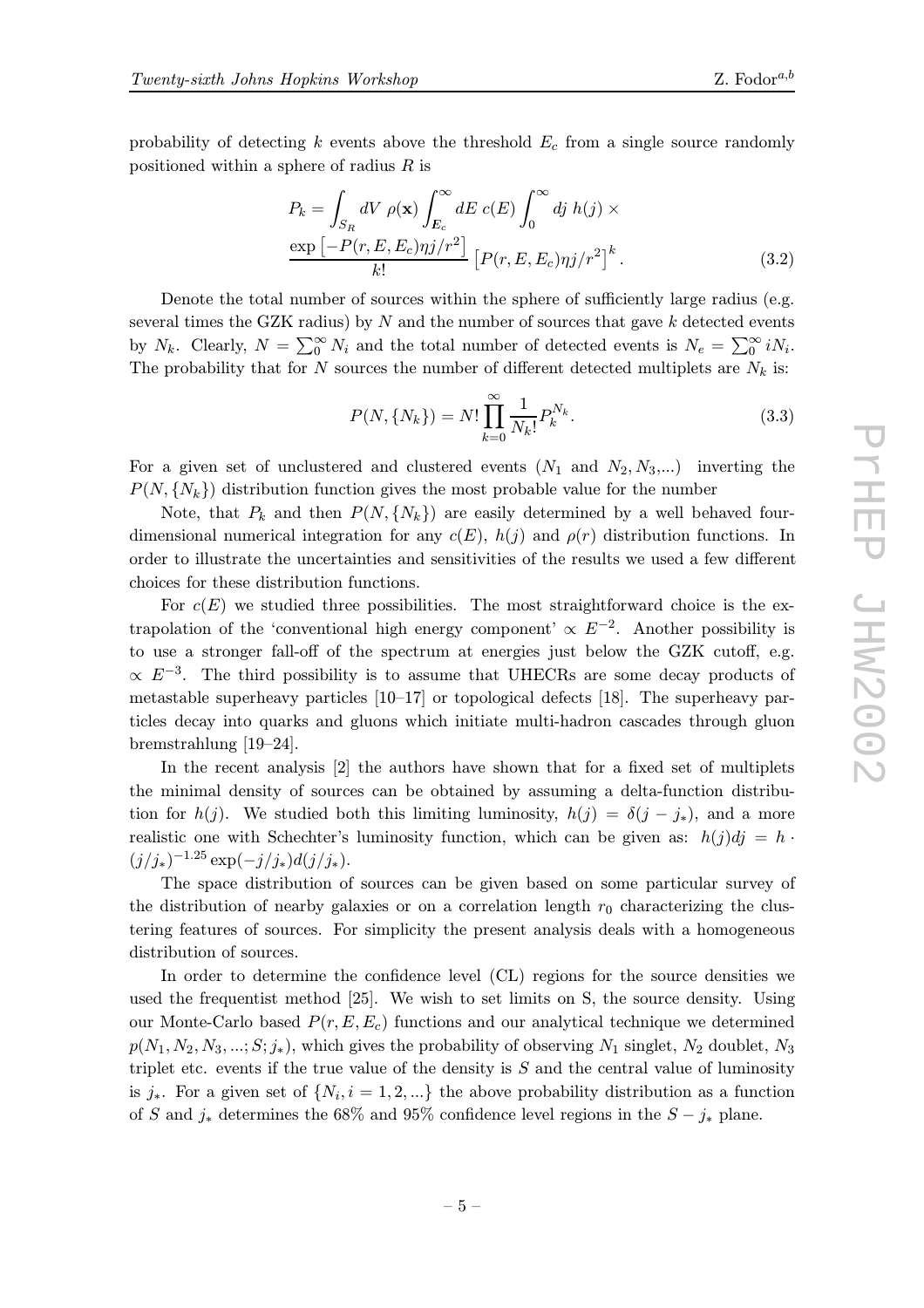

**Figure 2:** The  $1\sigma$  (68%) and  $2\sigma$  (95%) confidence level regions for  $j_*$  and the source density (14 UHECR with one doublet [4]).

Fig. 2 shows the confidence level regions for one of our models (with injected energy distribution  $c(E) \propto E^{-3}$ ; and Schechter's luminosity distribution:  $h(j)dj \propto (j/j_*)^{-1.25}$ .  $\exp(-j/j_*)d(j/j_*))$ . The regions are deformed, thin ellipse-like objects. For this model our final answer for the density is  $180^{+2730(8817)}_{-165(174)} \cdot 10^{-3}$  Mpc<sup>-3</sup>, where the first errors indicate the 68%, the second ones in the parenthesis the 95% CLs, respectively. The choice of [2] –h(j)∝  $\delta(j)$ – and, e.g.  $E^{-2}$  energy distribution gives much smaller value:  $2.77^{+96.1(916)}_{-2.53(2.70)}10^{-3}$  Mpc<sup>-3</sup>, which is in a quite good agreement with the result of Ref. [2].

#### 4. Decay of GUT scale particles

An interesting idea discussed by refs. [15–17] is that SPs could be the source of UHECRs. Note, that any analysis of SP decay covers a much broader class of possible sources. Several non-conventional UHECR sources produce the same UHECR spectra as decaying SPs. We studied the scenario that the UHECRs are coming from decaying SPs and we determined the mass of this X particle  $m_X$  by a detailed analysis of the observed UHECR spectrum [5].

The hadronic decay of SPs yields protons. They are characterized by the fragmentation function (FF)  $D(x, Q^2)$  which gives the number of produced protons with momentum fraction  $x$  at energy scale  $Q$ . For the proton's FF at present accelerator energies we used ref. [26]. We evolved the FFs in ordinary and in supersymmetric QCD to the energies of the SPs. This result can be combined with the prediction of the MLLA technique, which gives the initial spectrum of UHECRs at the energy  $m<sub>X</sub>$  (cf. Fig. 3). Similar results are obtained by [27].

Depending on the location of the source –halo or extragalactic (EG)– and the model –SM or MSSM– we studied four different scenarios. In the EG c[ase](#page-6-0) protons loose some fraction of their energies, described by  $P(r, E, E_c)$ . We compared the predicted and the observed spectrums by a maximum likelihood analysis. This analysis gives the mass of the SP and the error on it.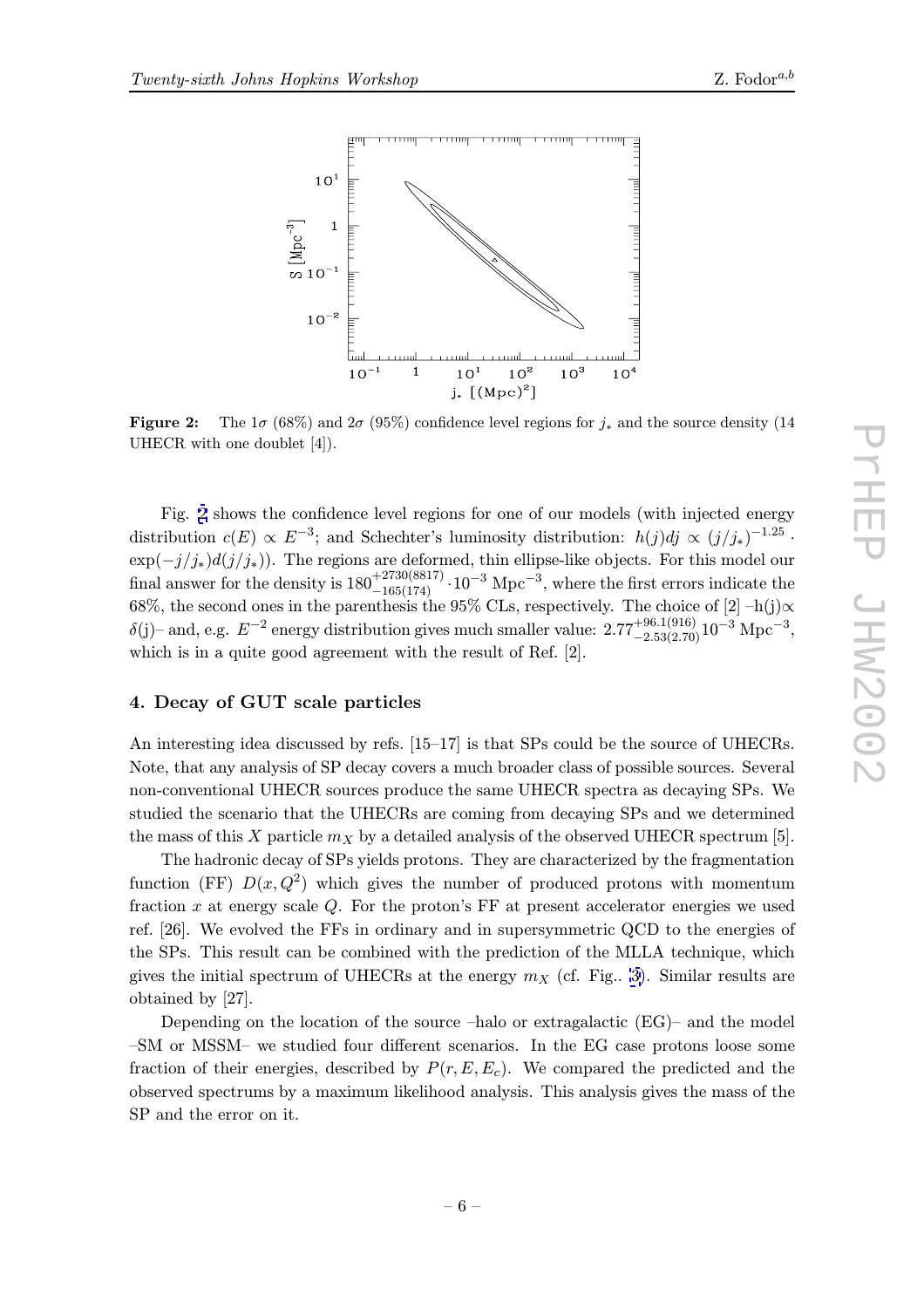<span id="page-6-0"></span>

Figure 3: The quark FFs at  $Q=10^{16}$  GeV for proton/pion in SM (solid/dotted line) and in MSSM (dashed/dashed-dotted line) [5]. We change from logarithmic scale to linear at  $x = 0.01$ .



Figure 4: UHECR data with their error bars and the best fit from a decaying SP [5]. There are no events above  $3 \times 10^{20}$  eV (shown by an arrow). Zero event does not mean zero flux, but an upper bound for the flux. Thus, the experimental flux is in the "hatched" region with 68% CL.

Fig. 4 shows the measured UHECR spectrum and the best fit, which is obtained in the EG-MSSM scenario.

To determine the most probable value for the mass of the SP we studied 4 scenarios. Fig. 5 contains the  $\chi^2_{min}$  values and the most probable masses with their errors for these scenarios.

The UHECR data favors the EG-MSSM scenario. The goodnesses of the fits for the halo [m](#page-7-0)odels are far worse.

The SM and MSSM cases do not differ significantly. The most important message is that the masses of the best fits (EG cases) are compatible within the error bars with the MSSM gauge coupling unification GUT scale:  $m_X = 10^b$  GeV, where  $b = 14.6^{+1.6}_{-1.7}$ .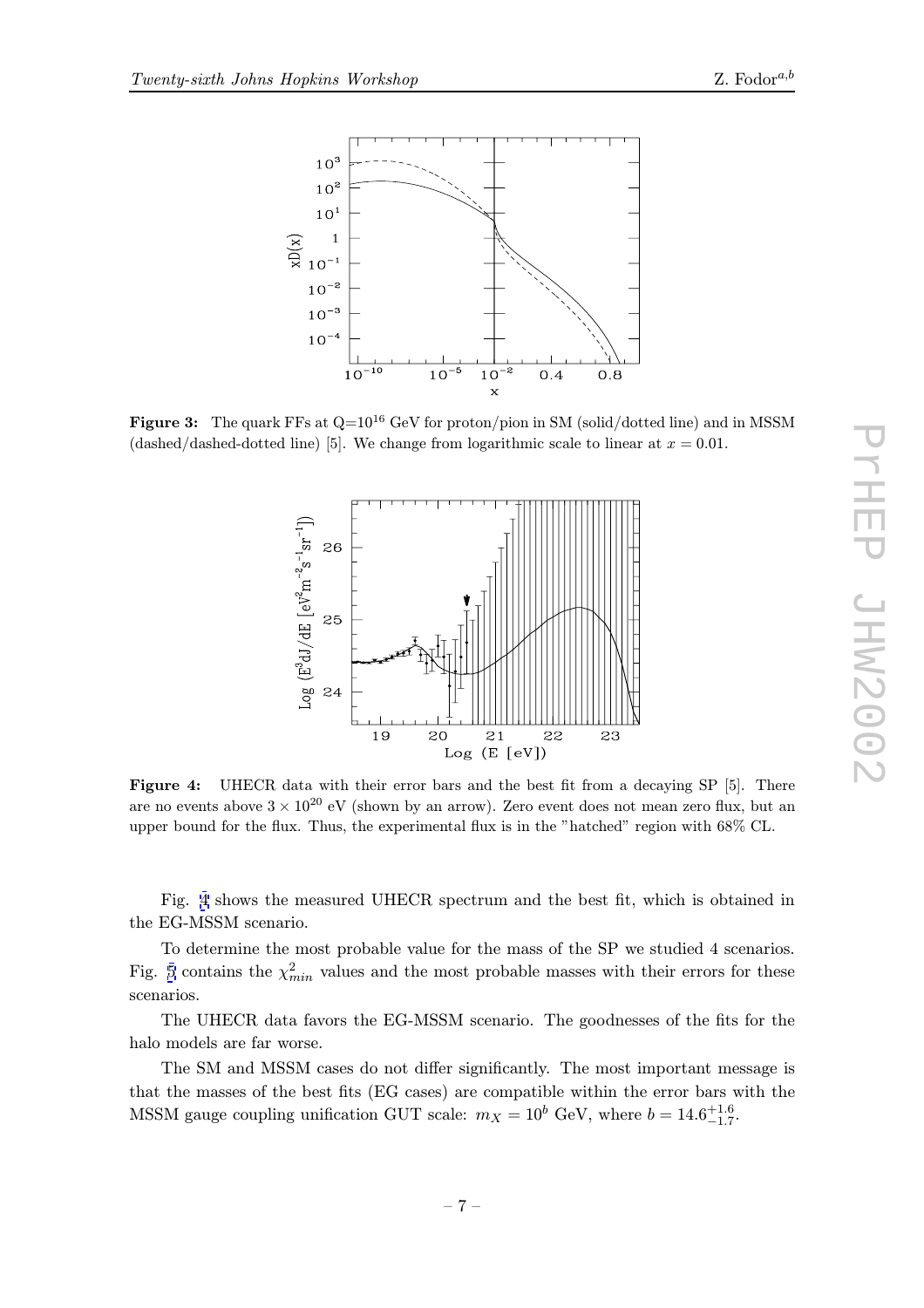

<span id="page-7-0"></span>

Figure 5: The most probable values for the mass of the decaying ultra heavy dark matter with their error bars and the total  $\chi^2$  values [5]. Note that 21 bins contain nonzero number of events and the fit has 3 free parameters.

#### 5. Z-burst scenario

Already in the early eighties there were some discussions about the possibility that the ultrahigh energy neutrino spectrum could have absorption dips at energies around  $E_{\nu_i}^{\rm res} =$  $M_Z^2/(2 m_{\nu_i}) = 4.2 \cdot 10^{21}$  (1 eV/m<sub> $\nu_i$ </sub>) eV due to resonant annihilation with relic neutrinos of mass  $m_{\nu_i}$ , predicted by the hot Big Bang, into Z bosons of mass  $M_Z$  [28, 29]. Recently it was realized that the same annihilation mechanism gives a possible solution to the GZK problem [3]. It was argued that the UHECRs above the GZK cutoff are from these Zbursts. The Z-burst hypothesis for the ultrahigh energy cosmic rays was discussed in many papers [6, 10, 11, 30–41].

We compared this scenario with observations [6].

The density distribution of  $R\nu s$  as hot dark matter follows the total mass distribution; however, it is less clustered. To take this into account, the shape of the  $n_{\nu_i}(r)$  distribution was varied, for distances below 100 Mpc, between the standard cosmological homogeneous case and that of the total mass distribution obtained from peculiar velocity measurements. These measurements suggest relative overdensities of at most a factor  $f_{\nu} = 2 \div 3$ , depending on the grid spacing. A relative overdensity  $f_{\nu} = 10^2 \div 10^4$  in our neighbourhood, as it was assumed in earlier investigations of the Z-burst hypothesis, seems unlikely in view of these data. Note, that our quantitative results turned out to be rather insensitive to the variations of the overdensities within the considered range. For scales larger than 100 Mpc the relic neutrino density was taken according to the big bang cosmology prediction,  $n_{\nu_i} = 56 \cdot (1+z)^3$  cm<sup>-3</sup>.

We gave the energy distribution of the produced particles in our lab system, which is obtained by Lorentz transforming the CM collider results. We included in our analysis the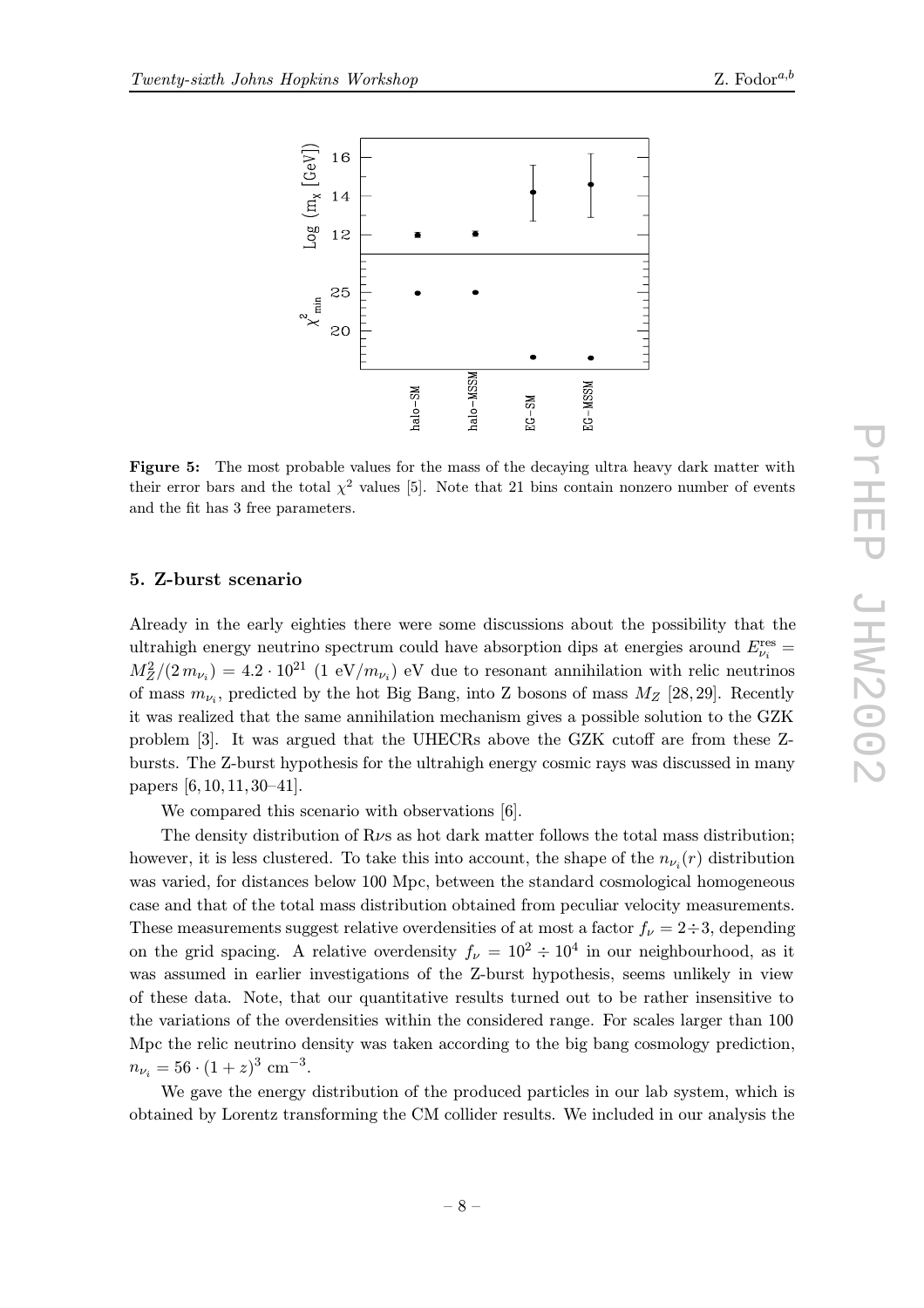protons, which are directly produced in the Z-burst and appear as decay products of the neutrons. Photons were also taken into account. They are produced in hadronic Z decays via fragmentation into neutral pions,  $Z \to \pi^0 + X \to 2\gamma + X$ . Electrons (and positrons) from hadronic Z decay are also relevant for the development of electromagnetic cascades. They stem from decays of secondary charged pions,  $Z \to \pi^{\pm} + X \to e^{\pm} + X$ .

The UHECR flux from Z-bursts is proportional to the differential fluxes  $F_{\nu_i}$  of ultrahigh energy cosmic neutrinos. Unfortunately, the value of these fluxes is essentially unknown. In this situation of insufficient knowledge, we took the following approach concerning the flux of ultrahigh energy cosmic neutrinos of type i,  $F_{\nu_i}(E_{\nu_i}, r)$ . It was assumed to have the form

$$
F_{\nu_i}(E_{\nu_i}, r) = F_{\nu_i}(E_{\nu_i}, 0) (1+z)^{\alpha}, \qquad (5.1)
$$

where z is the redshift and where  $\alpha$  characterizes the cosmological source evolution. Note, however, that, independently of the production mechanism, neutrino oscillations result in a uniform mixture for the different mass eigenstates.

The next ingredient of our analysis is the propagation of the protons and photons from cosmological distances. This propagation was described by the appropriate  $P(r, E_p, E)$ probability functions (see Section 2).

Finally, we compared the predicted and observed spectrum and extract the mass of the relic  $\nu$  and the necessary UHE $\nu$  flux by a maximum likelihood analysis. Qualitatively, our analysis can be understood as follows. In the Z-burst scenario small relic  $\nu$  mass needs large  $E_{\nu}^{\text{res}}$  to produce a Z. Large  $E_{\nu}^{\text{res}}$  results in a large Lorentz boost, thus large proton energy. In this way the detected energy determines the mass of the relic  $\nu$ . The analysis is completely analogous to that of the previous section. The observed flux is a sum of two terms, namely the flux from Z-bursts and a conventional part with power-law behaviour in the energy. This power-law part might be produced in our galaxy (halo model) or it might be produced extragalactically (EG model).

The Z-burst determination of the neutrino mass seems reasonably robust. Fig. 6 shows the summary of our relic neutrino mass determination. For a wide range of cosmological source evolution ( $\alpha = -3 \div 3$ ), Hubble parameters  $h = 0.61 \div 0.9$ ,  $\Omega_M$ ,  $\Omega_{\Lambda}$ ,  $z_{\text{max}} = 2 \div 5$ , for variations of the possible relic neutrino overdensity in our GZK zone and for [di](#page-9-0)fferent assumptions about the diffuse extragalactic photon background, the results remain within the above error bars. The main uncertainties concerning the central values originate from the different assumptions about the background of ordinary cosmic rays.

In the case that the ordinary cosmic rays above  $10^{18.5}$  eV are protons and originate from a region within the GZK zone of about 50 Mpc ("halo"), the required mass of the heaviest neutrino seems to lie between 2.1 eV $\leq m_{\nu} \leq 6.7$  eV at the 68 % C.L. ( $\alpha \leq 0$ ), if we take into account the variations between the minimal and moderate universal radio background cases and the strong UHE $\gamma$  attenuation case.

The much more plausible assumption that the ordinary cosmic rays above  $10^{18.5}$  eV are protons of extragalactic origin leads to a required neutrino mass of 0.08 eV $\leq m_{\nu} \leq 1.3$  eV at the 68 % C.L. ( $\alpha \leq 0$ ). In this case the predicted mass has a relatively strong dependence on the value of the universal radio background. Physically it is easy to understand the reason.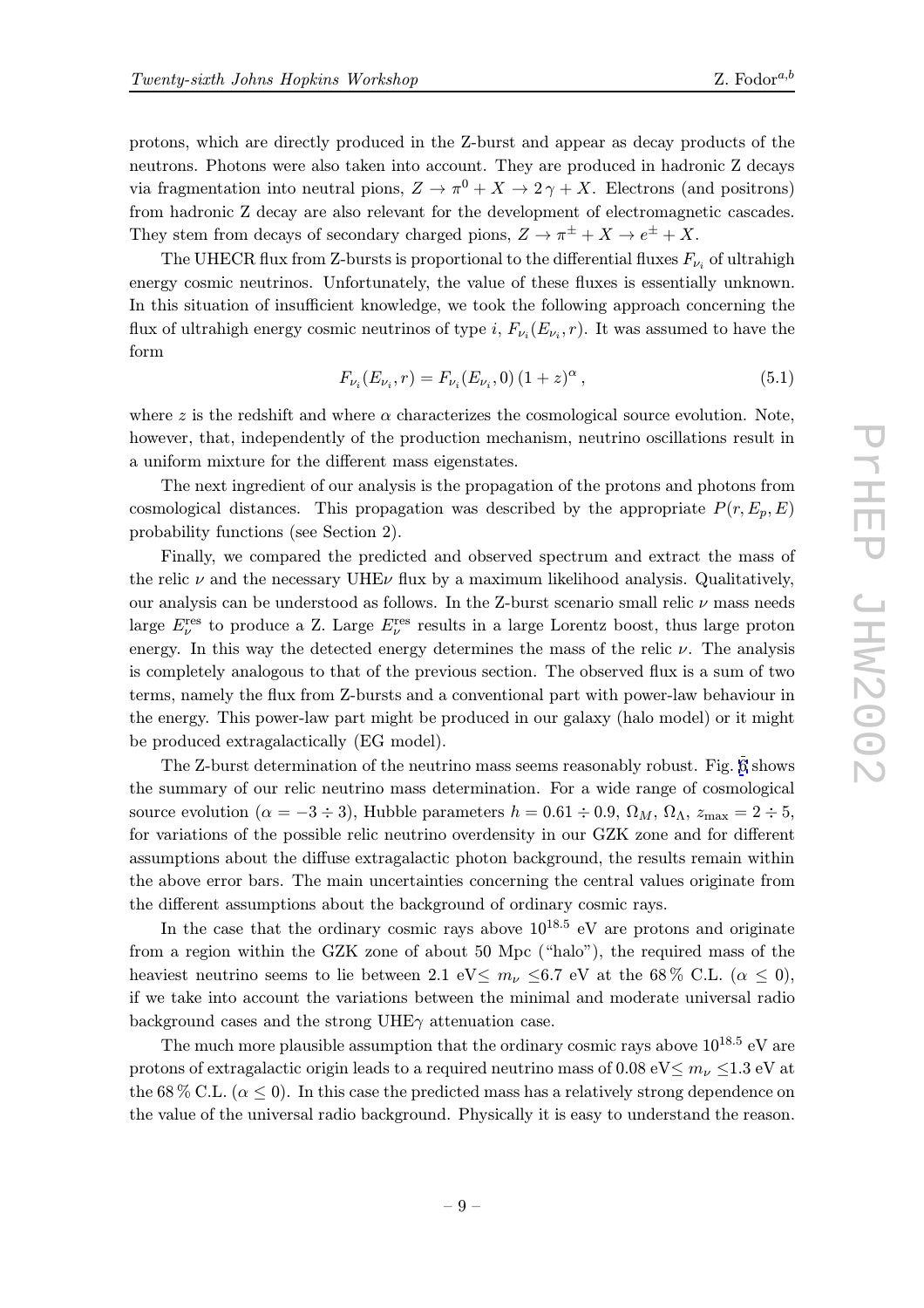<span id="page-9-0"></span>

Figure 6: Summary of the masses of the heaviest neutrino required in the Z-burst scenario, with their  $1\sigma$  (solid) and  $2\sigma$  (dotted) error bars, for the case of an extragalactic and a halo background of ordinary cosmic rays and for various assumptions about the diffuse extragalactic photon background in the radio band  $(\alpha = 0, h = 0.71, \Omega_M = 0.3, \Omega_{\Lambda} = 0.7, z_{\text{max}} = 2$  see Ref. [6]). From left: strong  $\gamma$ attenuation, moderate and minimal universal radio background.

The small radio background leads to a relatively large UHE $\gamma$  fraction in the observations. They do not loose that much energy. Thus, smaller incoming UHE<sub>V</sub> energy and larger  $m_{\nu}$ is needed to describe the data.

We performed a Monte Carlo analysis studying higher statistics. In the near future, the Pierre Auger Observatory will provide a ten times higher statistics, which reduces the error bars in the neutrino mass to about one third of their present values.

Let us consider in detail the γ ray spectra from Z-bursts, notably in the  $\sim 100 \text{ GeV}$ region. As Fig. 7 illustrates, the EGRET measurements of the diffuse  $\gamma$  background in the energy range between 30 MeV and 100 GeV [44] gives a strong constraint on the evolution parameter  $\alpha$ . The high energy spectrum, and thus the neutrino mass, is independent of  $α$ , at low ener[gie](#page-10-0)s only  $α ≤ 0$  seems to be compatible with the EGRET measurements, quite independently of different assumptions about the universal radio background (URB). These numerical findings are in fairly good agreement with other recent simulations [38]. These photon fluxes do not contain any contribution from direct photons emitted by the UHE $\nu$  sources. As they are already close to the EGRET limit, one needs special sources that do not give contribution to the EGRET region.

It should be stressed that, besides the neutrino mass, the UHE $\nu$  flux at the resonance energy is one of the most robust predictions of the Z-burst scenario which can be verified or falsified in the near future. The required flux of ultrahigh energy cosmic neutrinos near the resonant energy should be detected in the near future by AMANDA, RICE, and the Pierre Auger Observatory, otherwise the Z-burst scenario will be ruled out (cf. Fig. 8). If such tremendous fluxes of ultrahigh energy neutrinos are indeed found, one has to deal with the challenge to explain their origin. It is fair to say, that at the moment no convincing astrophysical sources are known which meet the requirements for the Z-burst [hy](#page-11-0)pothesis, i.e. which have no or a negative cosmological evolution, accelerate protons at least up to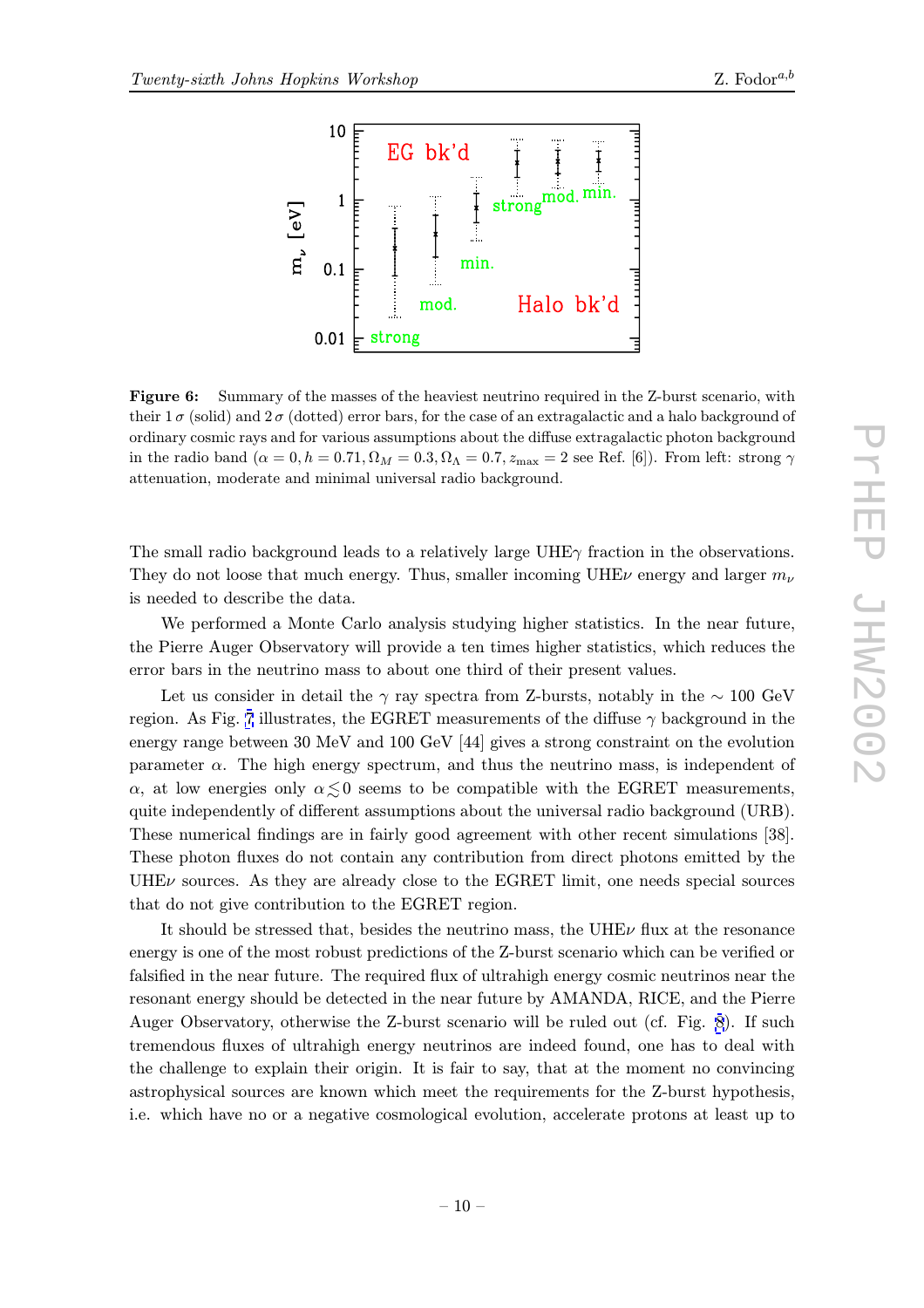

<span id="page-10-0"></span>

Figure 7: The available UHECR data with their error bars and the best fit from Z-bursts, for various cosmological evolution parameters  $\alpha$  and an energy attenuation of photons exploiting a "minimal" URB ( $h = 0.71, \Omega_M = 0.3, \Omega_{\Lambda} = 0.7, z_{\text{max}} = 2$  see Ref. [6]). Also shown is the diffuse  $\gamma$ background in the energy range between 30 MeV and 100 GeV as measured by EGRET (solid).

 $10^{23}$  eV, are opaque to primary nucleons and emit secondary photons only in the sub-MeV region. It is an interesting question whether such challenging conditions can be realized in BL Lac objects, a class of active galactic nuclei for which some evidence of zero or negative cosmological evolution has been found (see Ref. [43] and references therein) and which were recently discussed as possible sources of the highest energy cosmic rays [45].

Z.F thanks the organisers of the 26th Johns Hopkins Workshop on Current Problems in Particle Physics for the stimulating atmosphere. This work was partially supported by Hung. Sci. grants No. OTKA-T37615T34980/T29803/M37071M28413/OM-MU-708/- OMFB-1548.

#### References

- [1] K. Greisen, Phys. Rev. Lett. 16 (1966) 748; G.T. Zatsepin and V.A. Kuzmin, Pisma Zh. Exp. Teor. Fiz. 4 (1966) 114.
- [2] S.L. Dubovsky, P.G. Tinyakov and I.I. Tkachev, Phys. Rev. Lett. 85 (2000) 1154.
- [3] D. Fargion, B. Mele, A. Salis, Astrophys. J. 517 (1999) 725; T.J. Weiler, Astropart. Phys. 11 (1999) 303; 12 (2000) 379 (Erratum). See also e.g.: T.J. Weiler, hep-ph/0103023; D. Fargion et al., hep-ph/0112014.
- [4] Z. Fodor, S.D. Katz, Phys. Rev. D 63 (2001) 023002; hep-ph/0105347.
- [5] Z. Fodor, S.D. Katz, Phys. Rev. Lett. 86 (2001) 3224; hep-ph/0105348.
- [6] Z. Fodor, S.D. Katz, and A. Ringwald, Phys. Rev. Lett. 88 (2002) 171101; JHEP 0206, 046 (2002).
- [7] J.N. Bahcall and E. Waxman, Astrophys. J. 542 (2000) 543.
- [8] Y.Uchihori et al., Astropart. Phys. 13 (2000) 151.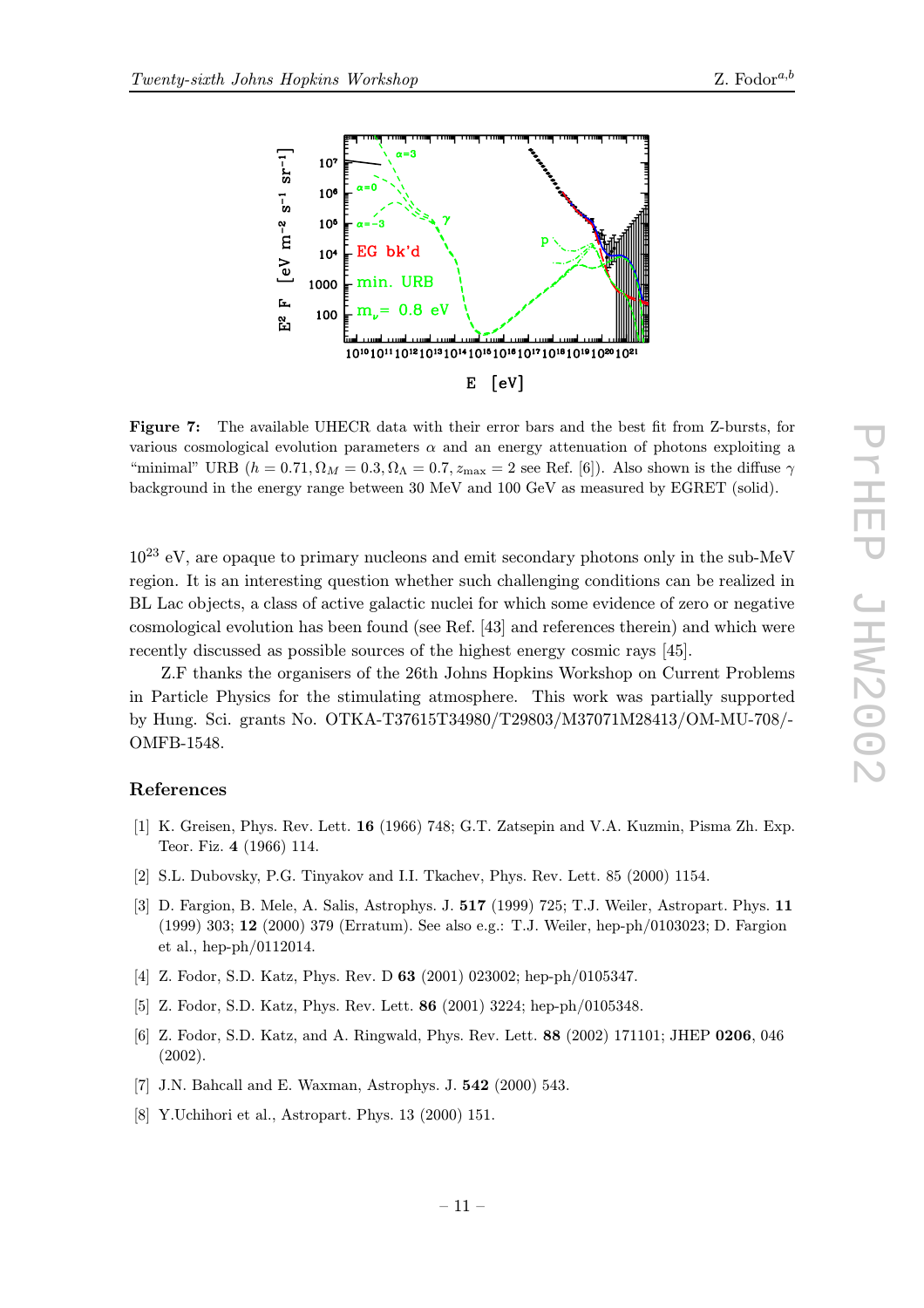

<span id="page-11-0"></span>

**Figure 8:** Neutrino fluxes,  $F = \frac{1}{3} \sum_{i=1}^{3} (F_{\nu_i} + F_{\bar{\nu}_i})$ , required by the Z-burst hypothesis for the case of a halo and an extracalactic hadronund of ordinary commissions requestively  $(e_i - 0, b$ case of a halo and an extragalactic background of ordinary cosmic rays, respectively ( $\alpha = 0, h =$  $0.71, \Omega_M = 0.3, \Omega_{\Lambda} = 0.7, z_{\text{max}} = 2$ . Shown are the necessary fluxes obtained from the fit results for the case of a strong UHE $\gamma$  attenuation. The horizontal errors indicate the 1 $\sigma$  (solid) and 2 $\sigma$ (dotted) uncertainties of the mass determination and the vertical errors include also the uncertainty of the Hubble expansion rate. Also shown are upper limits from Fly's Eye on  $F_{\nu_e} + F_{\bar{\nu}_e}$  and the Goldstone lunar ultrahigh energy neutrino experiment GLUE on  $\sum_{\alpha=e,\mu}(F_{\nu_{\alpha}}+F_{\bar{\nu}_{\alpha}})$ , as well as projected sensitivities of AMANDA on  $F_{\nu_{\mu}} + F_{\bar{\nu}_{\mu}}$  and Auger on  $F_{\nu_{e}} + F_{\bar{\nu}_{e}}$ . The sensitivity of RICE is comparable to the one of Auger.

- [9] N. Hayashida et al., Phys. Rev. Lett. 77 (1996) 1000.
- [10] G. Gelmini and A. Kusenko, Phys. Rev. Lett. 84 (2000) 1378.
- [11] J. L. Crooks, J. O. Dunn and P. H. Frampton, Astrophys. J. 546 (2001) L1.
- [12] J. R. Ellis et al., Phys. Lett. B 247 (1990) 257.
- [13] J. R. Ellis et al., Nucl. Phys. B 373 (1992) 399.
- [14] P. Gondolo, G. Gelmini, and S. Sarkar, Nucl. Phys. B 392 (1993) 111.
- [15] V. Berezinsky, M. Kachelrieß and A. Vilenkin, Phys. Rev. Lett. 79 (1997) 4302.
- [16] V.A. Kuzmin, V.A. Rubakov, Phys. Atom. Nucl. 61 (1998) 1028.
- [17] M. Birkel and S. Sarkar, Astropart. Phys. 9 (1998) 297; S. Sarkar, hep-ph/0005256.
- [18] V. S. Berezinsky and A. Vilenkin, Phys. Rev. D 62 (2000) 083512.
- [19] V. Berezinsky and M. Kachelriess, Phys. Lett. B 434 (1998) 61.
- [20] V. Berezinsky and M. Kachelriess, Phys. Rev. D 63 (2001) 034007.
- [21] R. Toldra, Comput. Phys. Commun. 143 (2002) 287.
- [22] R. Toldra, astro-ph/0201151.
- [23] C. Barbot and M. Drees, hep-ph/0202072.
- [24] A. Ibarra and R. Toldra, hep-ph/0202111.